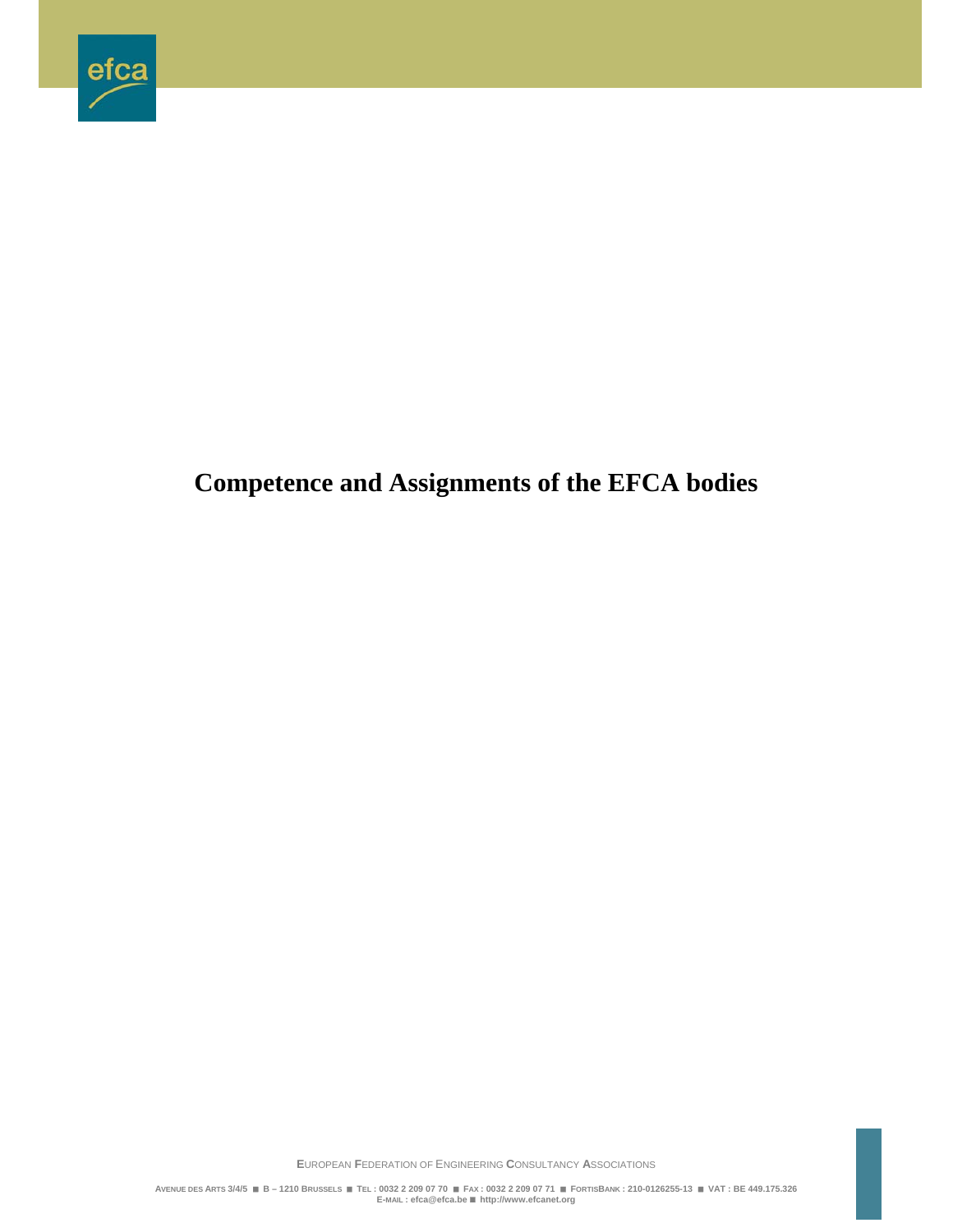# **F O R E W O R D**

This document has been prepared for use by all those involved in EFCA activities.

The objective is to enhance transparency, and to provide a better understanding of EFCA's organisation structure by Member Associations, new Board of Directors members, Chairs and members of the Task Forces.

It summarises the existing EFCA statutory provisions and rules in a digestible format, and clarifies the role, functions and responsibilities of the Federation's bodies.

The *EFCA Charter* defines the powers of the:

- General Assembly (article 11)
- Board of Directors (article 21)

The *Rules of Procedure* define the responsibilities of the:

- Board of Directors (article 16, 18, 19, 24, 25 and 26)
- Committees/Task Forces/Working Groups (articles 28-30)
- Secretary General (articles 32-38).

This document presents also a formal description of the functions of the:

- D&S meeting
- Presidents' meeting
- Reports from Task Forces meeting.

As it is a working document it will be updated as and when required.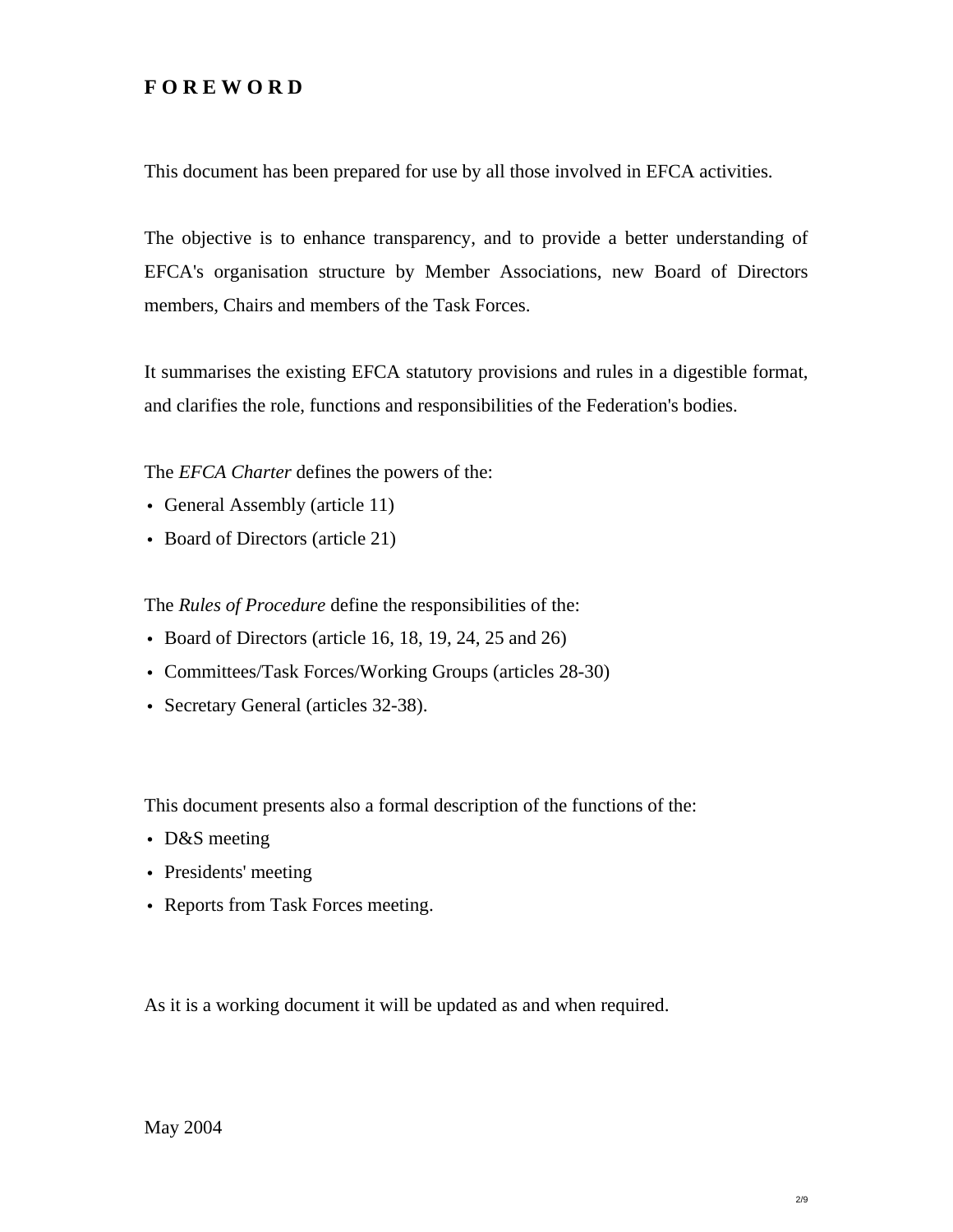## **I. GENERAL ASSEMBLY**

## Competence

The General Assembly has all powers for achieving the purposes of the Federation:

- Approval of the annual accounts and budgets
- Approval of membership fees
- v Appointment and removal of the President, President-Elect, Vice-President(s), Treasurer and all other Directors
- v Extension of the eligibility period for the President, Vice-Presidents, the Treasurer and all other Directors.
- Appointment of an Auditor
- v Admission and exclusion of Full Members, Observer Members and Associated **Members**
- Amendment of the charter
- Amendment of the Rules of Procedure
- Amendment of the Code of Conduct
- Approval and amendment of policies and strategies
- Dissolution and liquidation of the Association

## Assignments

- Establish the *objectives, strategies and activities* for the implementation of the priority tasks on behalf of the Member Associations, and assess the Federation's performance targets
- Contribute to the *financial planning* of the Federation
- Define and contribute to the Federation's *lobbying and PR approaches*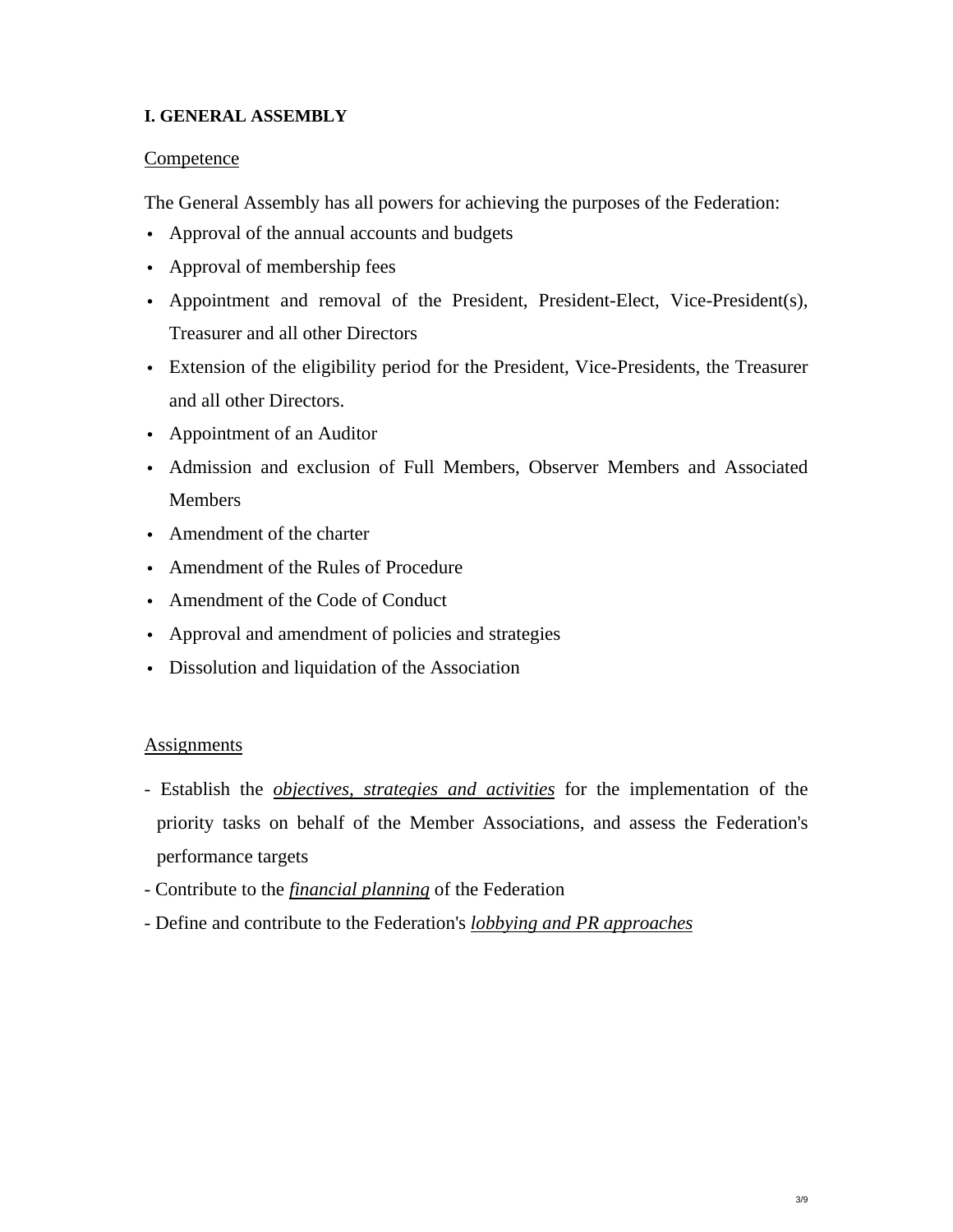#### Consultative (non-statutory) bodies<sup>1</sup>

*1. Presidents of Member Associations: annual meeting*

The annual Presidents' meeting may be organised in conjunction with the Annual Meeting of the General Assembly.

The annual Presidents' meeting shall be a forum for exchange of views on the Federation's policies and strategies between the industry's practitioners.

- The meeting shall contribute to a balanced input and feedback from the different groups of the Federation's stakeholders i.e. the associations' executives and the practitioners (i.e. the industry leaders from the affiliated firms).
- The meeting shall look at the effectiveness of the Federation's work.

# *2. Directors and Secretaries General of the Member Associations: half-yearly meetings*

The D&S meetings may be organised in conjunction with the Annual Meeting of the General Assembly, and whenever the D&S consider appropriate.

The D&S meetings shall serve as a forum for the exchange of ideas on the Federation's policies and strategies, and discussion on the Federation's actions and subjects of common concern between the Directors of national associations.

- The meetings shall assess the results of the Task Forces' activities and bring forward proposals to the EFCA BoD to support and adjust the Task Forces' actions.
- The meeting shall bring forward proposals to support EFCA's internal communication actions.
- The spring meeting shall be used to assess the acceptability of ideas and policies for the stakeholders prior to submitting these for approval to the General Assembly.

The EFCA President may request to participate to present matters on the Federation's policy and strategy.

l

 $1$  These meetings are not specified in the EFCA Charter. However, they provide the federation with advice and present policy directions to the Board of Directors.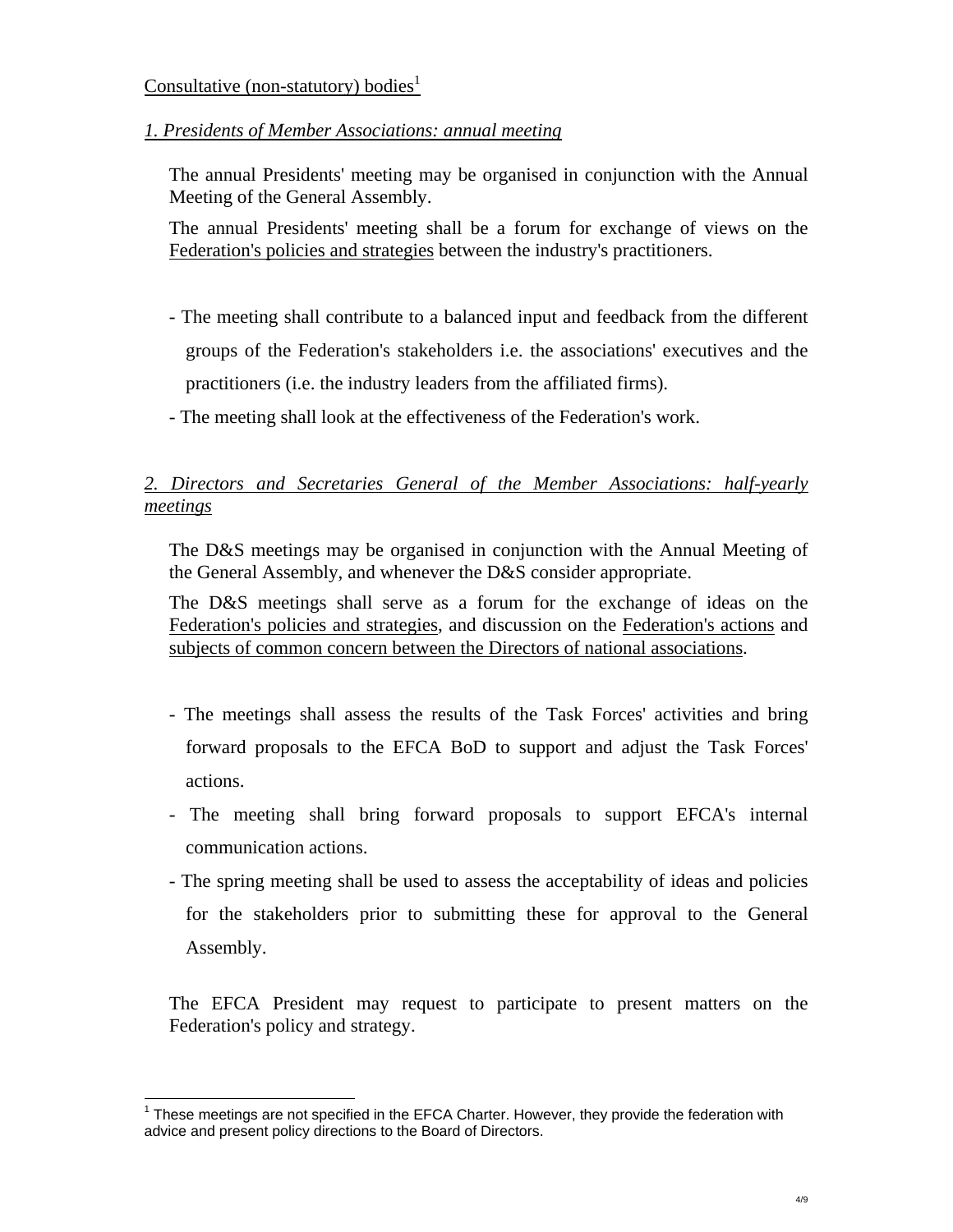## *3. 'Reports from Task Forces': annual meeting*

The annual 'Reports from Task Forces' meeting may be organised in conjunction with the Annual Meeting of the General Assembly.

The annual 'Reports from Task Forces' meeting shall provide a forum to the Chairs to present the EFCA membership the Task Forces' activities and results over the past year, and the action plan and related time schedule for the next year.

The Chairs shall present the Task Forces' (directions to) solutions for the problems experienced by the industry whilst the National Associations shall be given the opportunity to debate the Task Forces' performance and achievements.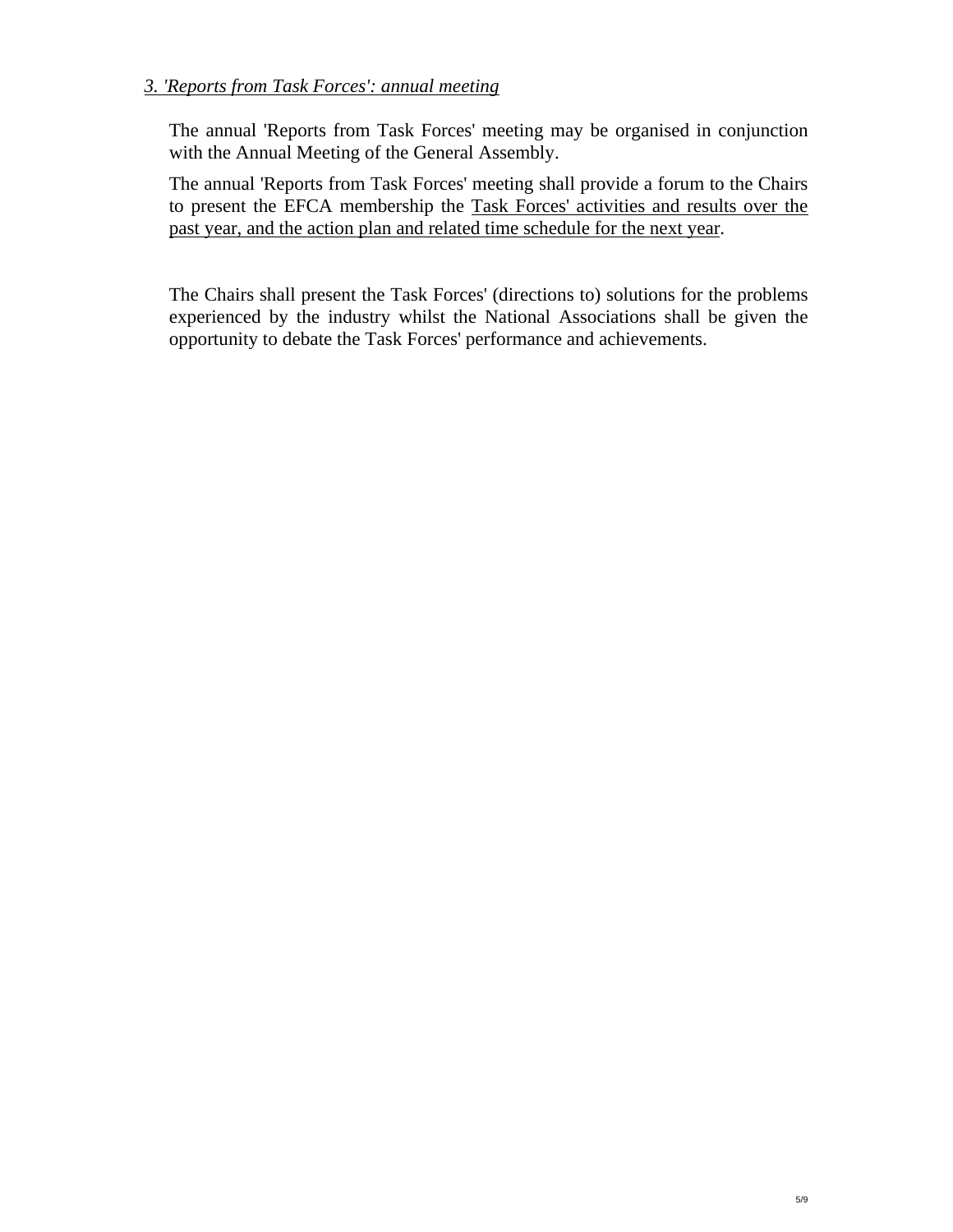# **II. BOARD OF DIRECTORS (BoD)**

#### **Competence**

The BoD has the broadest powers of administration and management, subject to the powers reserved to the General Assembly.

#### Delegation of responsibilities

- 1. The BoD may delegate the daily management of the Association to the *Secretary General*, and some of its powers to *committees and task forces*.
- 2. Areas of responsibilities may be allocated by the President to *one/several BoD members* for particular and/or specified purposes to assist in the efficient and effective operation of the affairs of the Federation, for the purpose of reviewing and submitting comment to the BoD in respect of appropriate actions to be taken in relation to important ongoing matters under the BoD's responsibility.

#### Assignments

- a) General (administration and management of the federation)
	- *Strategic planning*: ensure that EFCA has up-to-date, clear and positive plans in line with its mission, which address both short and medium term, involving appropriate levels of the organisation, i.e. BoD, Secretariat, and Member Associations, to achieve the goals and objectives set by the GAM and also the best business environment for the organisation. The BoD must also ensure that EFCA has a mechanism to ensure regular performance evaluation, so that systematic improvement efforts can be made.
	- *Membership*: to ensure that all European countries are members of EFCA
	- *Finance*: supervise the implementation of the budget and strive to keep the subscriptions low
	- *Communications strategy* (external and internal)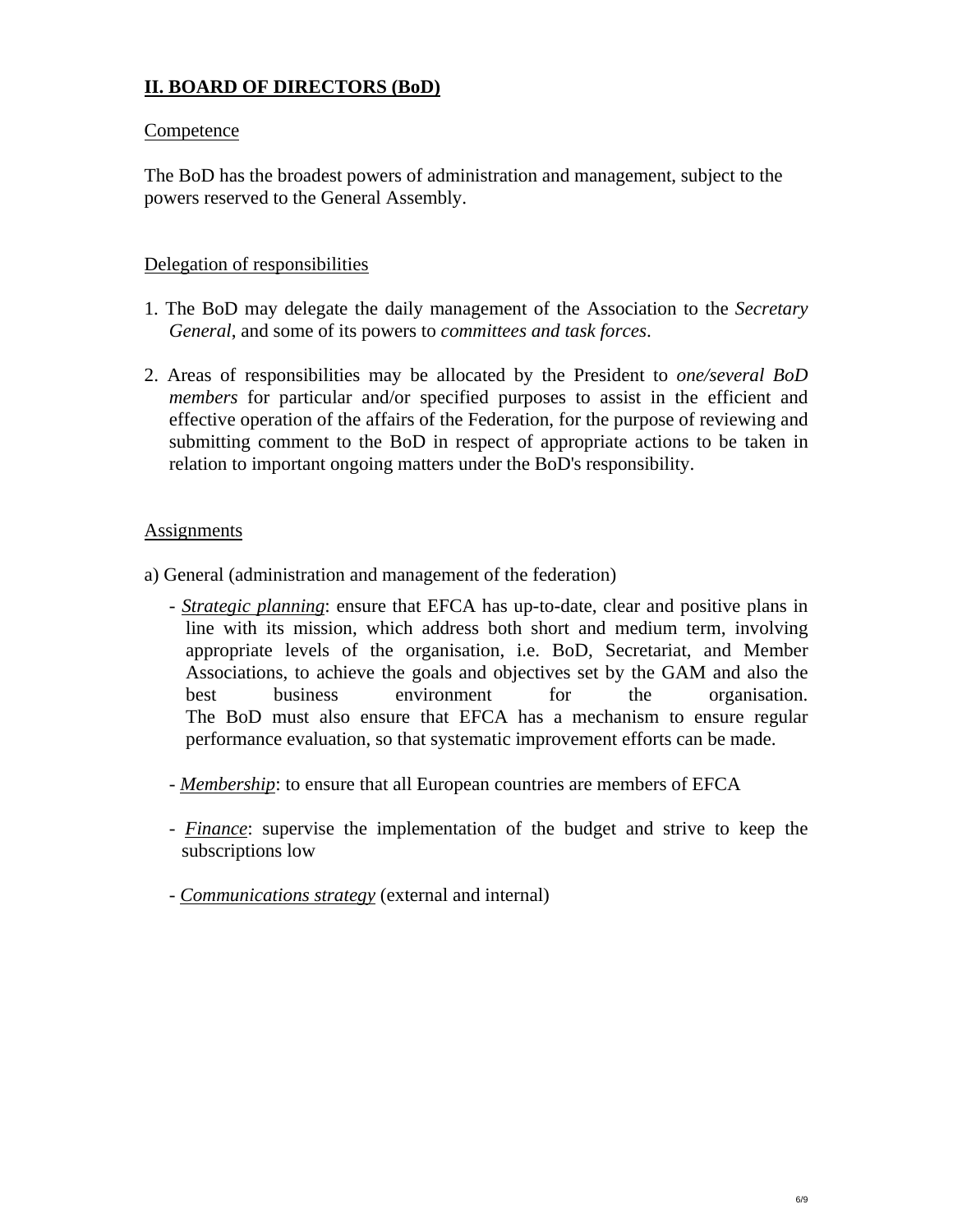## b) In relation to:

# - *General Assembly*

- $\triangleright$  report concerning the activities of the preceding year
- ¾ present statement of accounts and balance sheet of the preceding year for approval
- $\triangleright$  present changes in strategy and action plan for the coming year for approval
- $\triangleright$  present budget and membership for the coming year for approval
- $\triangleright$  make recommendations for the election of Directors and for the appointment of the President, the President-Elect, the Vice-President(s) and the Treasurer for approval

## - *Task Forces (working committees, informal working groups)*

- $\triangleright$  establish/discontinue Task Forces (and/or fix its duration)
- $\triangleright$  define/approve the terms of reference and action plan
- $\triangleright$  fix if necessary the amount of financial means to be put at the Task Force's disposal
- $\triangleright$  appoint Task Force members and liaison BoD member
- ¾ examine and approve Task Forces' conclusions and recommendations

## - *Secretary General & Secretariat*

- $\triangleright$  appoint/dismiss the Secretary General
- $\triangleright$  supervise the work of the Secretary-General and the Secretariat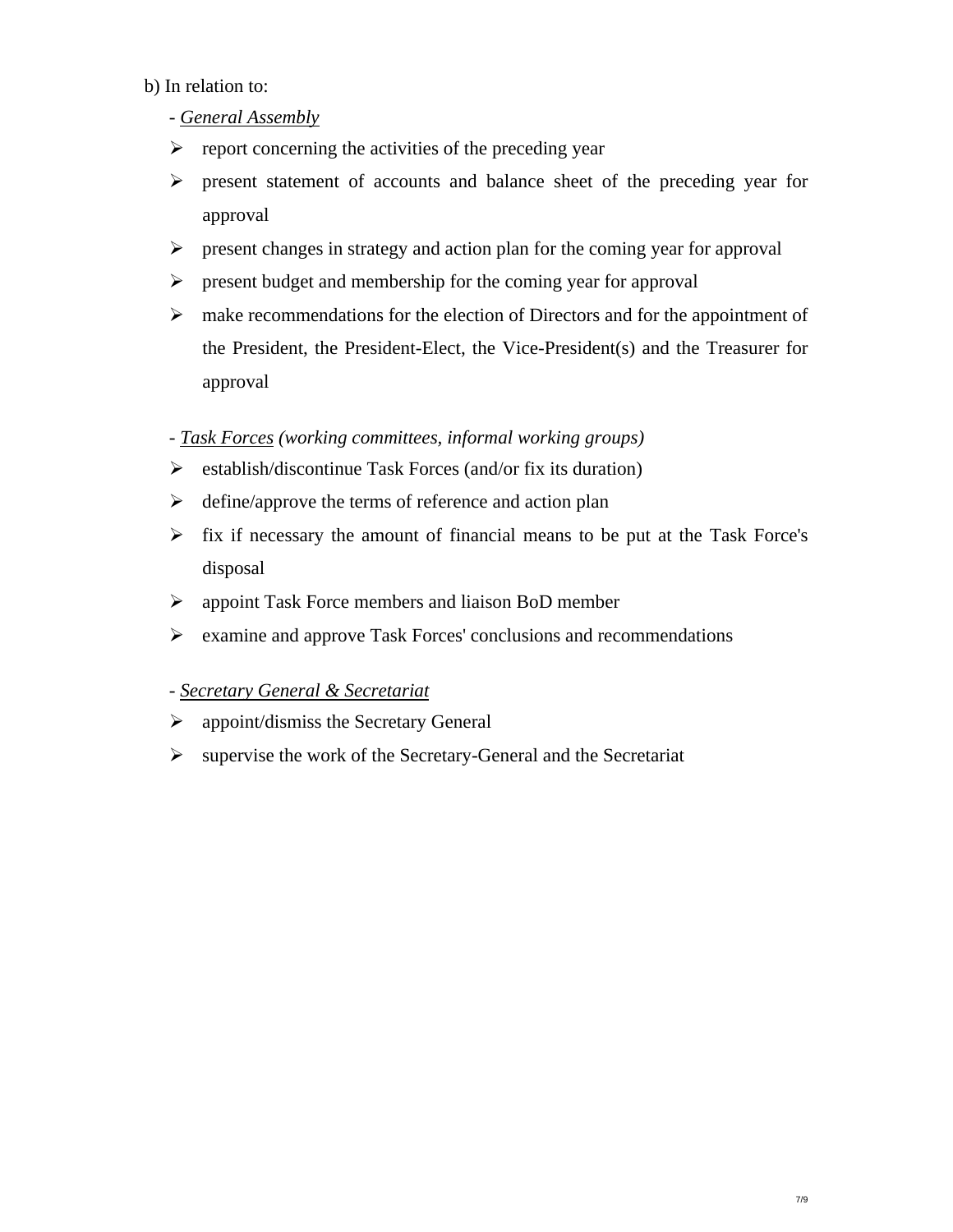# **III. COMMITTEES – TASK FORCES – WORKING GROUPS**

## **Competence**

The Board of Directors may delegate some of its powers to committees, task forces or to one or several of its members for particular and/or specified purposes, and specified tasks.

All conclusions and recommendations of the committees/task forces shall be submitted to the Board of Directors.

The Task Force members may not communicate these conclusions and recommendations to any third party, unless approval has been given by the President representing the Board of Directors.

# Assignments

# 1. COMMITTEES

- $\triangleright$  analyse, elaborate and implement policies and action plans defined by the General Assembly
- $\triangleright$  provide a basis for exchange of information and opinions among the Federation on specific matters
- $\triangleright$  make available technical evaluation and analysis on current matters of their pertinence
- $\triangleright$  make all possible efforts to obtain a uniform internal position on critical matters
- $\triangleright$  supply the Board with material useful or necessary for the execution of Board responsibilities on outside relations and communications
- $\triangleright$  on specific mandate of the Board to perform overall or partial direct responsibility of external contacts and communications on specific matters
- ¾ supply the Board/General Assembly with a yearly general comment on EFCA's achievements and disappointments as well as a proposal of 'plan of action'

## 2. TASK FORCES

 $\triangleright$  accomplish well-defined and particular tasks; their main scope is to provide collective analysis of external needs and opportunities

# 3. WORKING GROUPS

 $\triangleright$  accomplish specified tasks